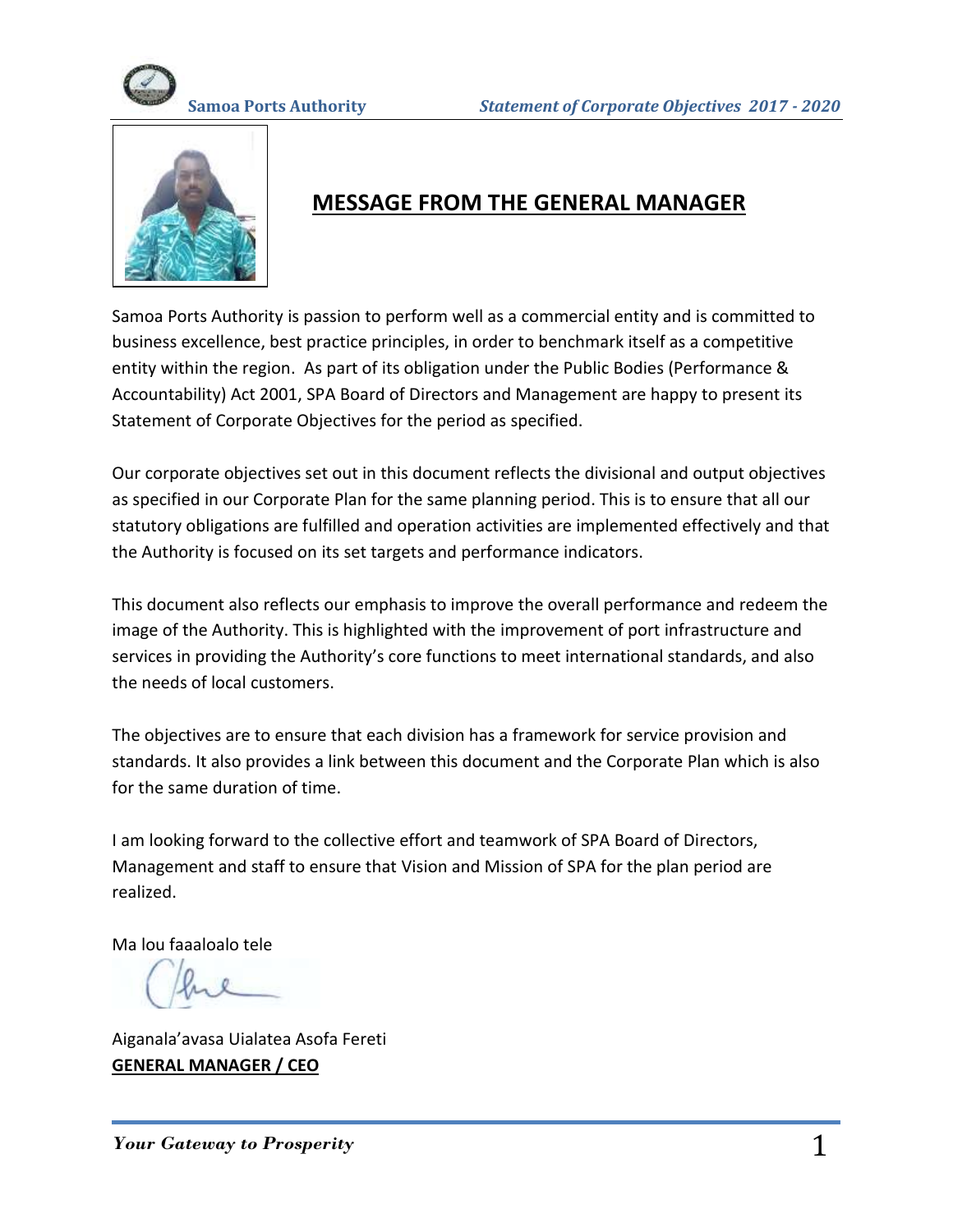

# **MANDATE**

The Authority's main piece of Legislation is the Ports Authority Act 1998. However, its operations and responsibilities are also governed by other legislations, regulations, and conventions as listed below.

- Public Bodies (Performance & Accountability) Act 2001
- Public Finance Management Act 2001
- Shipping Act 1998
- Maritime Security Regulation 2004 ( ISPS Code)
- Small Vessel Regulations 1998
- Marine Pollution Prevention Act 2008
- Labour and Employment Act 2013
- Companies Act 2001
- Other Relevant International Conventions
- Cabinet Directives
- Government Policies

## **ENTITY PROFILE**

### **History**

Since its establishment in 1999, the management and operations of all ports in Samoa has been the responsibility of the Authority under its 1998 enabling Act. As per Cabinet Directive FK (14) 21, dated 1<sup>st</sup> July 2014, the Mulifanua and Salelologa domestic wharves were transferred under the management and operation of the Samoa Shipping Corporation. SPA, now focus on the management and operation of the Apia international port plus maintenance of the Asau Wharf and the Aleipata Wharf and Slipway.

The Authority employs a total number of 109 employees providing port services and maintenance on a daily basis with three divisions providing 24 hr. services on vessel berthage, cargo operations and security services

As this planning document comes into effect on the 1<sup>st</sup> July 2016, SPA will then be operating for 17 years which is a significant achievement for an SOE.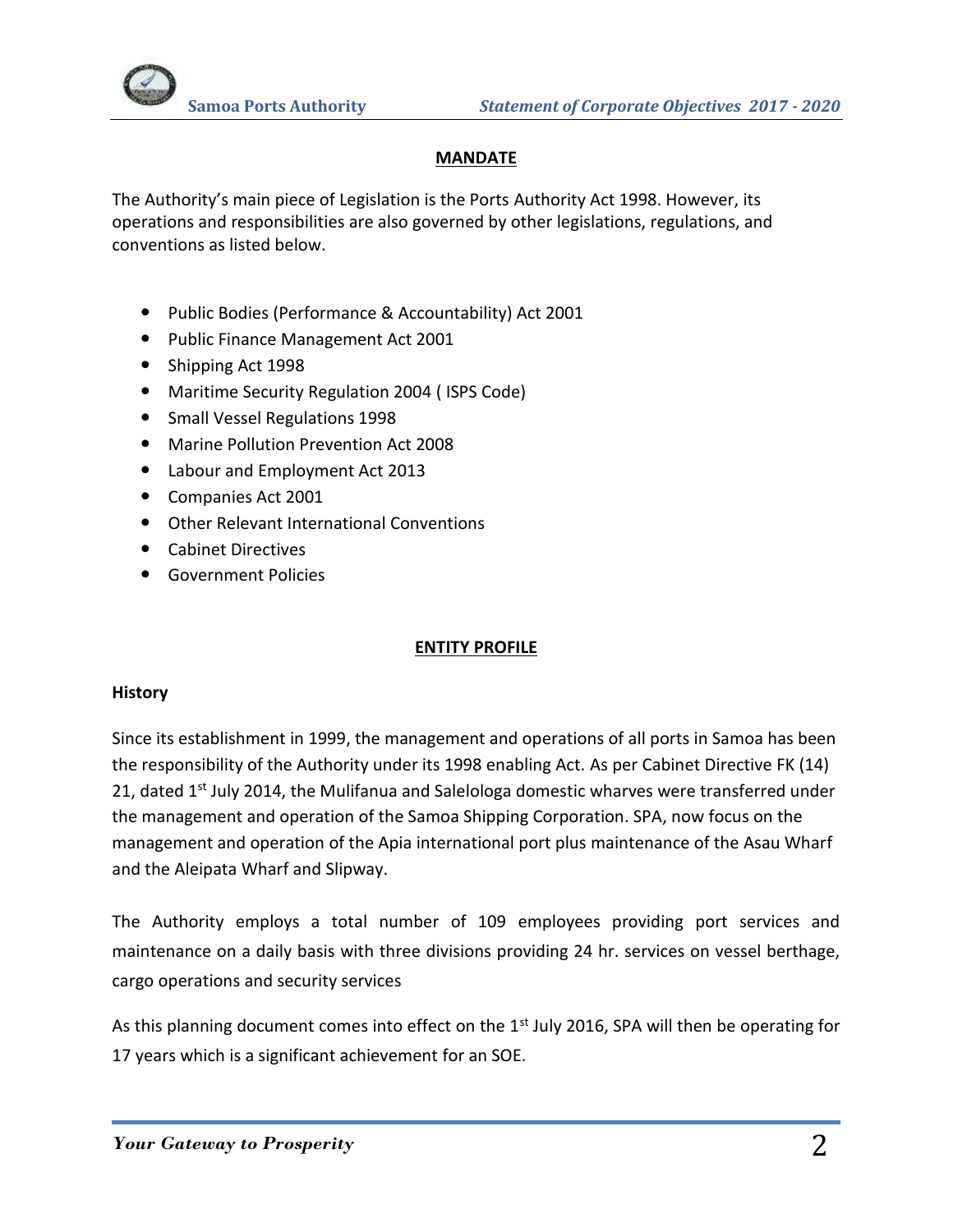

#### **Our Activities and Achievements**

Since its establishment, SPA has taken on some extensive developments. The extension of the Apia Port under JICA project within the planned period will improve berthage services and attracts bigger cruise vessels.

An increase of port fees and charges in October 2014 has contributed to the improvement of the Authority's finances. The debt balance has been drastically reduced while business trading has improved allowing the Authority to operate with a healthy cash flow balance.

The vessel and cargo activity has increased in the last two years at a combine annual growth rate of 21%.

SPA has participated well in International Conventions in support of Tourism activities, which has in-turn contributes in the improved numbers of Cruise Liners visiting our Ports increasing not only direct revenue for SPA but also for transport and tourism sector.

#### **Port Security**

Port Security Services standards and operation are in compliance with the IMO/ISPS code requirements and regulations to ensure safety of ships, port facilities and international marine operations. Regular visits by the US Coast Guard from time to time to promote and ensure ISPS Compliance. On the same note, the Port has been regularly audited by RMP-SPC, in June 2013 with a recent follow up audit in 2015, confirming compliance with ISPS requirements. The Authority has enhanced its Security services by installing CCTV cameras for monitoring of vessel operations and movements of cargo within the wharf compound.

#### **Fleet Development**

The tug boats "Atafa" and "Tafola" and pilot boat " Fuao" are repaired and maintained regularly to meet survey requirements and ensure safe and efficient operation. Full repair services and upgrading for the pilot and tugs will be conducted under JICA project within the planning period.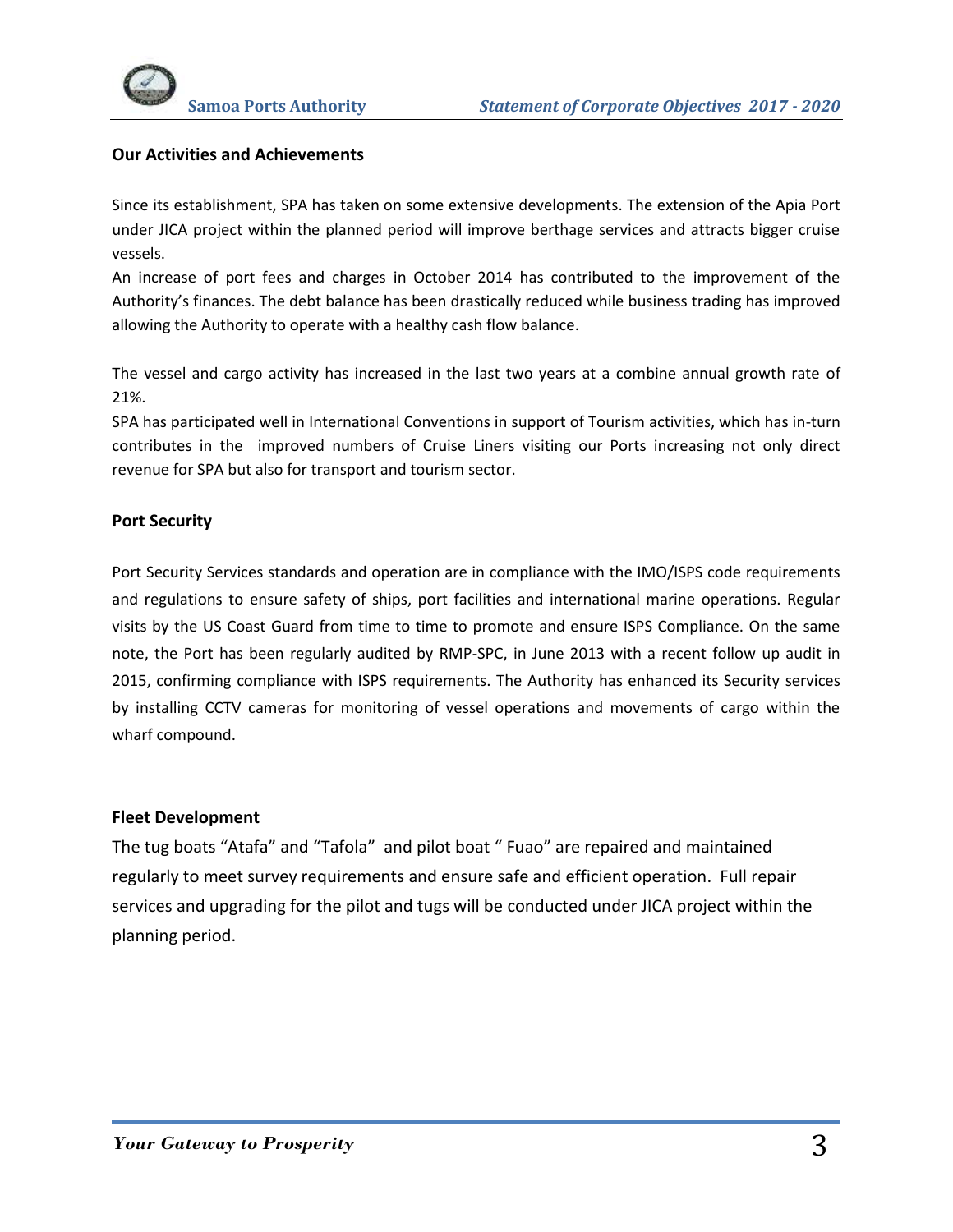

## **Physical Resources**

The rehabilitation, upgrading and development of physical resources were identified at the outset, as a priority need in order for the Authority to provide the efficient and effective service demanded by its customers.

It is anticipated that the extension of the wharf from 165m to 302m, planned within the period will increase vessel berthage and will also attract bigger cruise vessels in support of promoting Tourism and Trade sector.

The weighbridge will be upgraded as a service to exporters, importers and shipping companies to facilitate the accurate weighing of containers and other bulk goods.

Apia Marina Yacht Facilities are now under lease operations as a move to generate revenue and make significant savings on operational expenses.

Aleipata Port and Samoa Slipway (1000 ton) was devastated by tsunami on the 29<sup>th</sup> September 2009, in which the Authority has invested substantial funds for its rehabilitation. Repair and maintenance work has been completed and already the facilities, (slipway) has been leased to the Samoa Shipping Corporation on a long term basis as a means to utilize its assets and minimize operational costs.

The Asau wharf remains unutilized but the Authority is looking for opportunities to develop this wharf to generate economic activity for that part of the country. There is a potential to reopen this wharf for cruise ship operation thus supporting the tourism industry.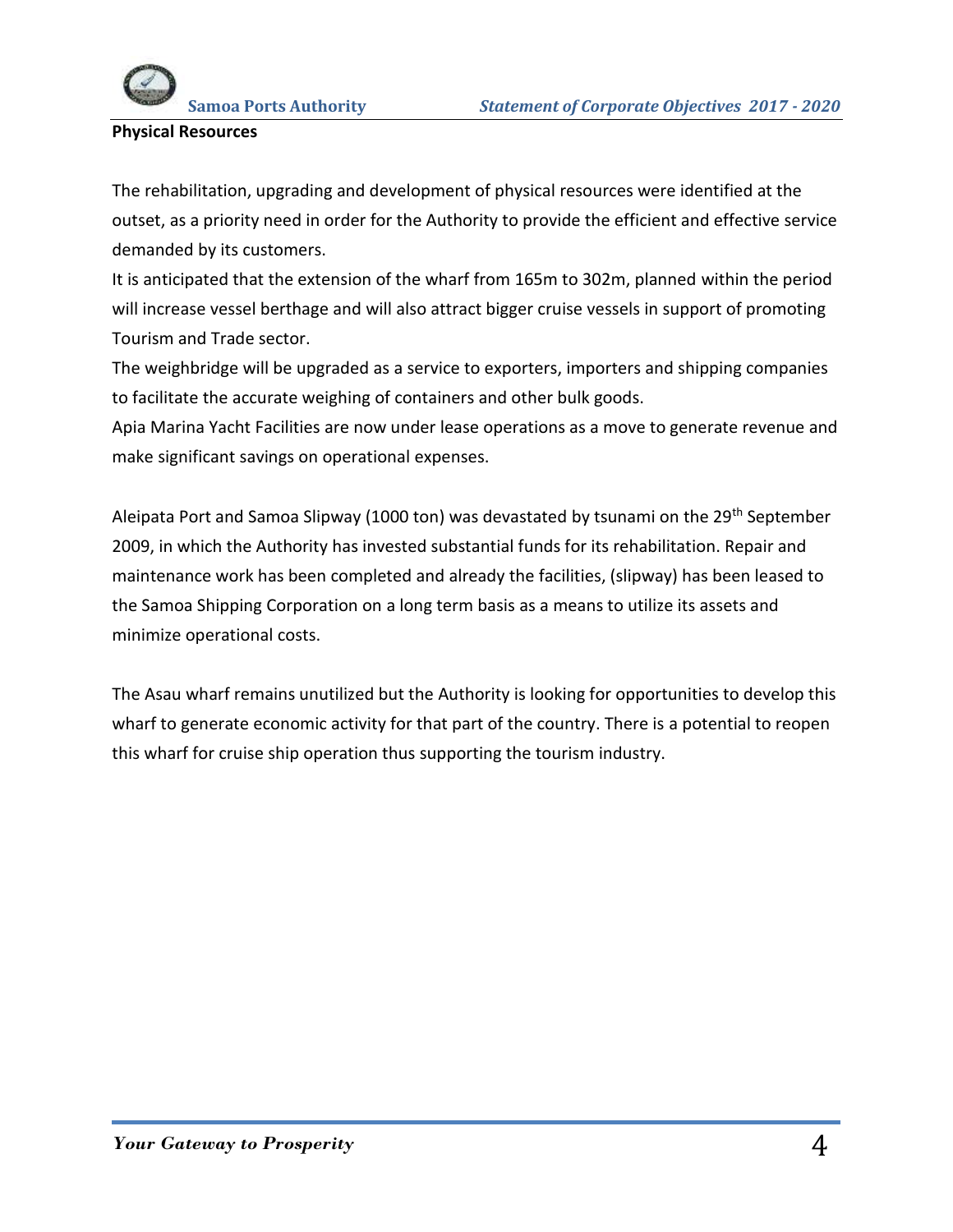# **OUR VISION STATEMENT**

**"***To lead the Pacific region in the provision of efficient port services***"**

# **OUR MISSION STATEMENT**

*To develop and maintain Samoa's Port Infrastructure* 

- *to be in line with its Economic and Social Requirements,*
- *in providing safe, secure, efficient, reliable and profitable port services; and*
- *in meeting international port standards*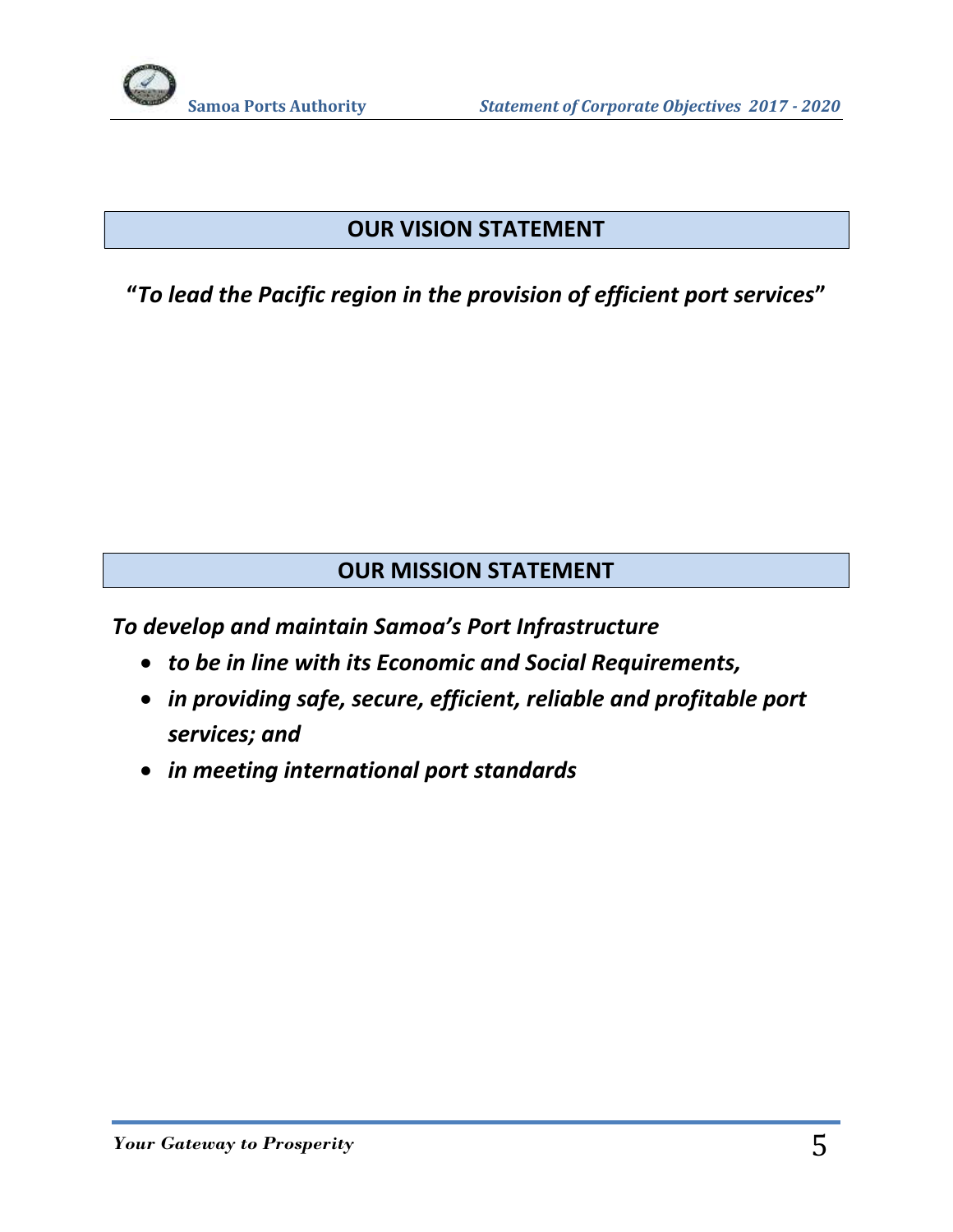

## **OBJECTIVES**

Listed below are the objectives for the planning period.

| Output         | <b>Division / Service</b>                                  | <b>Objectives</b>                                                                                                                                                                                                                                                                                  |
|----------------|------------------------------------------------------------|----------------------------------------------------------------------------------------------------------------------------------------------------------------------------------------------------------------------------------------------------------------------------------------------------|
| $\mathbf{1}$   | General Manager-<br><b>Executive Support</b><br>Services." | To provide efficient and effective supportive services to<br>the Board of Directors, Minister and to ensure overall<br>Management of the Authority's core services, financials<br>and activities in order to achieve set targets for the<br>planned period.                                        |
| $\overline{2}$ | <b>Marine Division</b>                                     | To provide professional and efficient marine services to<br>the movement of vessels                                                                                                                                                                                                                |
| 3              | <b>Port Operations</b><br><b>Division</b>                  | To efficient in the pursuance of Port Services (cargo<br>operations, safety services & Port infrastructure) and<br>achieve 100% level of safety and compliance                                                                                                                                     |
| 4              | <b>Finance Division</b>                                    | Timely, efficient, effective and accurate financial<br>reporting on managing of funds for Executive decision<br>making.                                                                                                                                                                            |
| 5              | Corporate<br><b>Services Division</b>                      | To provide professional efficient supportive services to all<br>SPA operations.<br>To be effective in promoting of SPA commercial services/<br>activities whilst promoting the overall image of the<br>Authority.<br>To be effective in managing of human resources and<br>operational activities. |
| 6              | Audit                                                      | To provide auditing services to all financial and<br>operational aspects of the Authority to strengthen SPA's<br>overall integrity and efficiency.                                                                                                                                                 |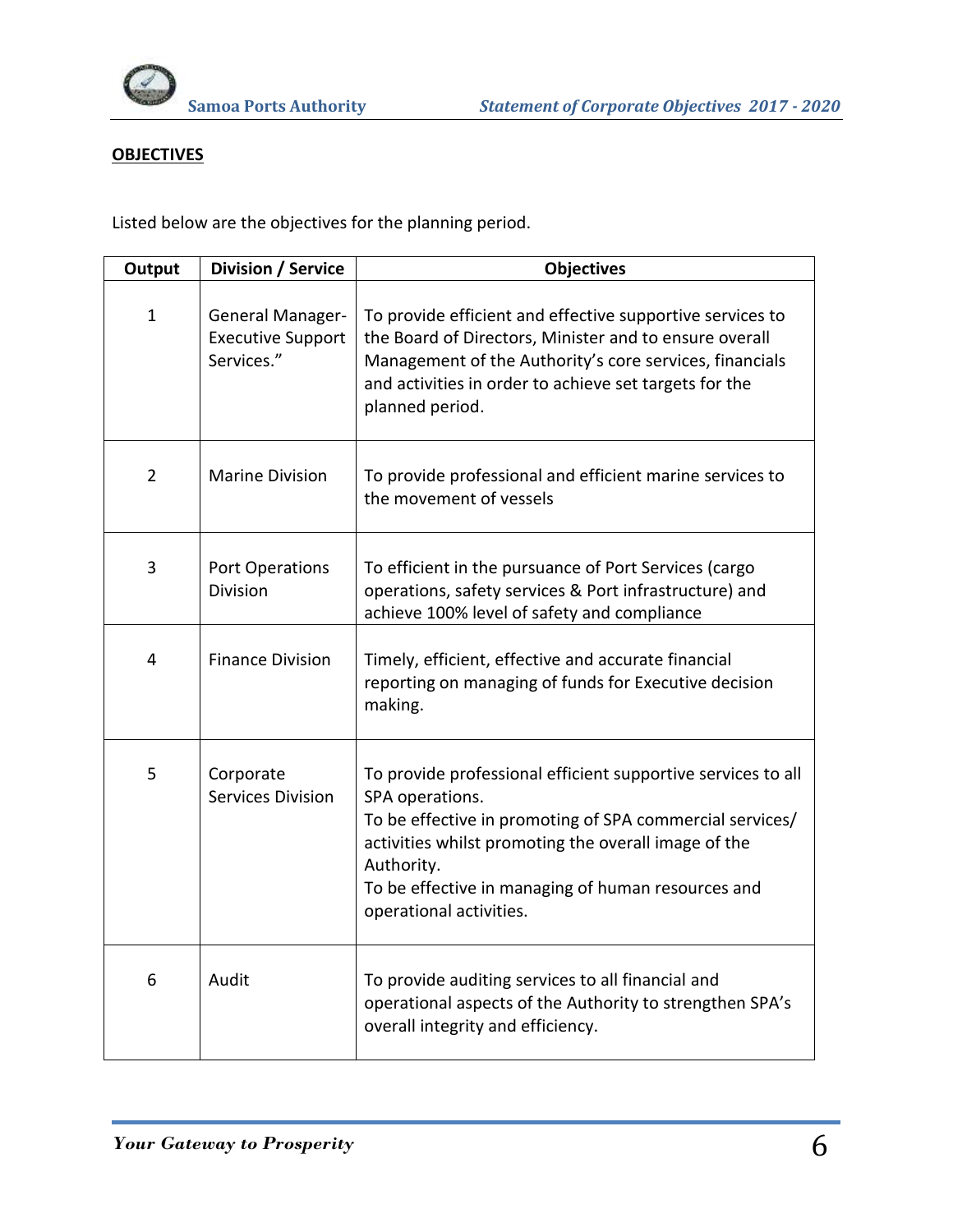

#### **SPECIFIC PROJECT**

The Apia port will undergo major development under the Apia Port Safety Project. This project is an initiative of and funded by the Government of Japan through the Japan International Cooperation Agency (JICA). The project is focused on three main components categorized as follows;

- 1. To ensure ship maneuvering safety
	- \* Repair of tug boat
	- \* Repair and improvements of navigation aids.
- 2. To ensure ship berthing and mooring safety
	- \* Extension of the new wharf
	- \* Rehabilitation of fenders, old wharf apron.
- 3. Improvement of mooring Facilities
	- To ensure cargo handling operation and passenger traffic safety
	- \* Rehabilitation and improvement of Container yard
	- \* Separation of passenger and cargo flows
	- \* Alteration of usage of oil tank (combustible goods to incombustible good storage) inside the container terminal
	- Passenger access areas rehabilitation (walkway)

| Project                            | <b>Period</b>  |
|------------------------------------|----------------|
| Port Rehabilitation Project (JICA) | 2016-2018      |
| <b>Navigational Aids</b>           | $2016 - 2018$  |
| Tugs & Pilot Boat                  | $2016 - 2018$  |
| <b>Cruise Terminal berth</b>       | $2016 - 2018$  |
| Reconstruction of Breakwater       | 2019 - onwards |
| Vaiusu Bay Project                 | 2020 - onwards |

The construction work as per plan outline is expected to start in September 2016 and to be completed in September 2018 at an estimated cost of about USD \$ 32 million. SPA's total contribution to the project as per agreement with government is a total of ST \$230,000.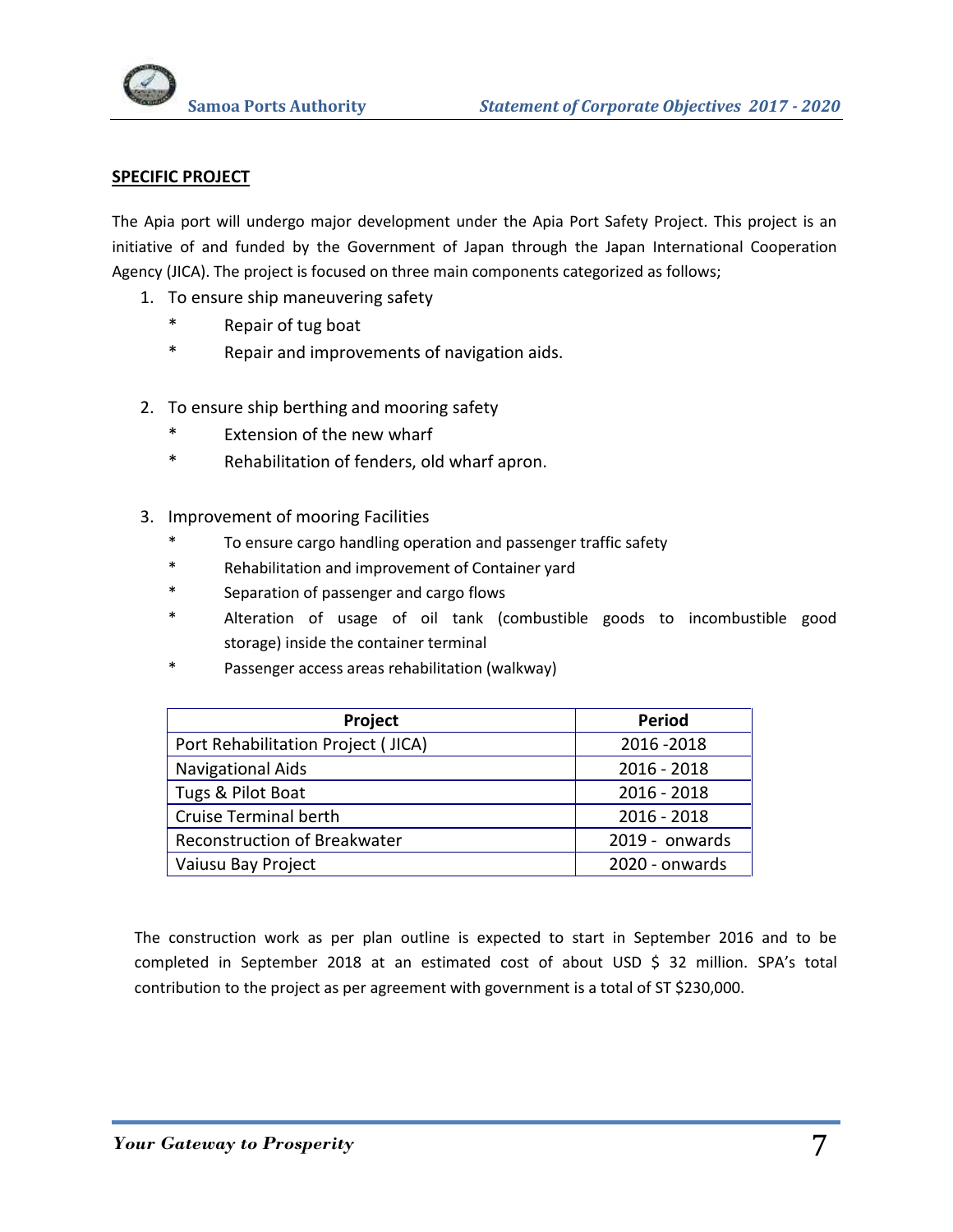

## **SUPPORT FOR GOVERNMENT POLICIES**

The Authority supports the government's overall strategic plan to not only improve its economy but ensure improved quality of living. SPA is heavily involved in this strategic plan emphasized by the Strategic Development of Samoa (SDS).

SPA is highlighted in two sections of the SDS, mainly the Transport and Tourism Sections thus our continuous aggressive push not only to improve port infrastructure and services which meets international standards and regulations but also to boost tourism through liaising with Shipping agents in accommodating of Cruise Vessels.

The Authority is also obligated to part take in any policy or instructions that the cabinet or government implements. Government will continue to improve economic infrastructure services as a mean of creating a more attractive business environment and increasing public access to basic social services. The key services area are energy, water and sanitation, telecommunications and transport.

### **COMMUNITY ENGAGEMENT**

The Authority has a key role to play in balancing the interests and expectations of its various commercial, statutory and local community stakeholders. As such it seeks to offer port facilities which provide future development opportunities for its users and encourage diversification of services available at Apia essential for the success of the wider Samoan economy.

The Authority recognizes the ever evolving needs of its port users and stakeholders and as such actively uses opportunities to develop these relationships where possible. Some examples of our wider stakeholder activities and investments include:

### **Fishing Industry**

- Stakeholder engagement with fisheries sector representatives at both local and regional level on the development of onshore fish processing and sorting at Apia port.
- Formation of a stakeholder group on maintenance and development of Apia Fish market wharves.

#### **Yacht Marina**

• Hosting public engagement events on the proposed Private Sector Development Initiative to allow long term leasing of the Apia Yacht marina.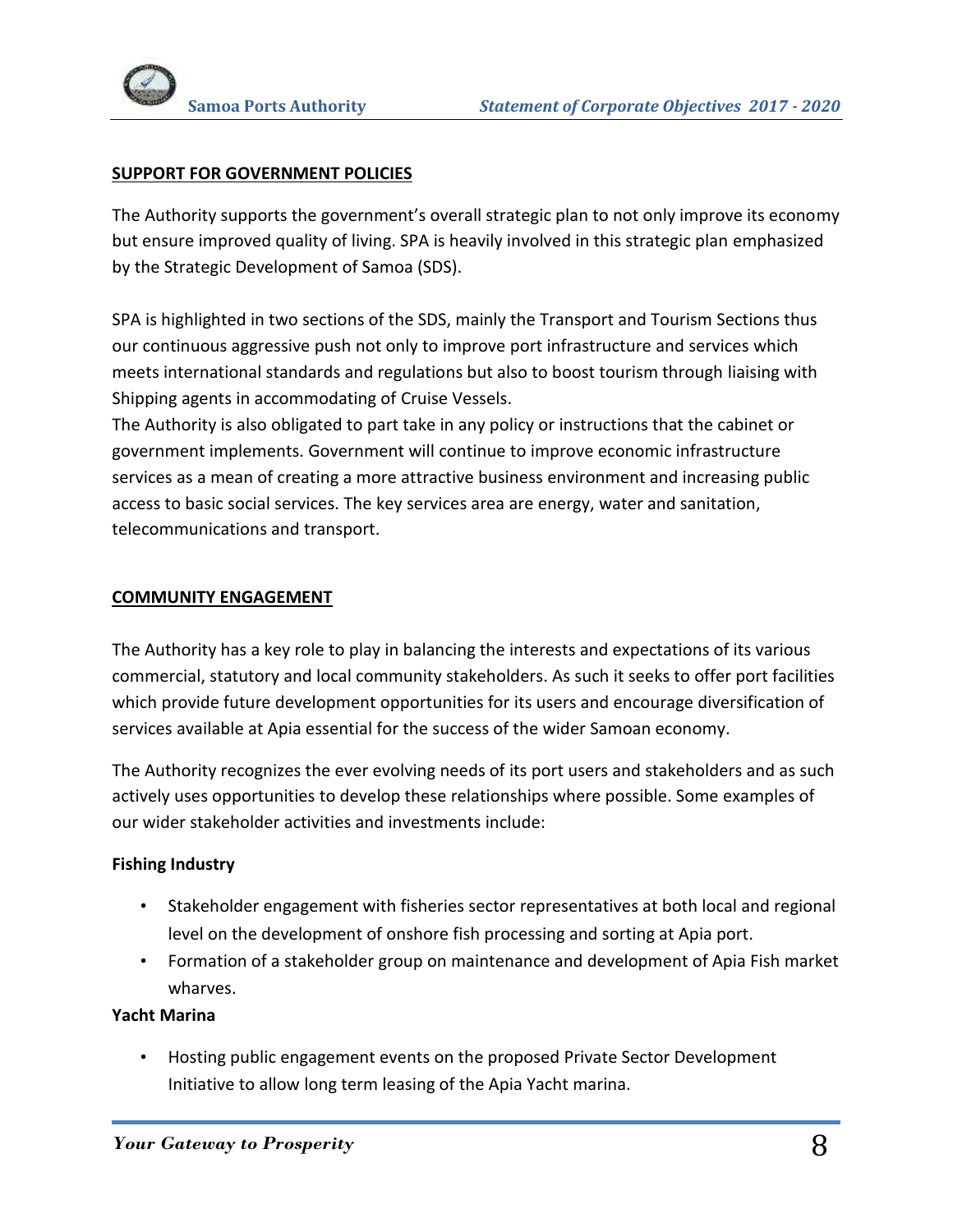# **Apia Waterfront and Tourism**

- Direct investment and coordination of port services for visiting cruise ships. Regular multi-agency collaboration to ensure a high standard of customer service to visiting cruise ships and serves to maintain the attractiveness of Apia as a cruise destination.
- Participation in the Apia Waterfront Development project including the proposal for improvements to beautify the perimeter of surrounding land at the port.
- This has positive implications for the wider Samoan economy as the sector grows, with a direct beneficial effect on local business and tourism providers. Samoa's unique regional identity helps to encourage diversification in cruise tourism in Samoa as a whole.

### **Green Port Initiatives**

- Balancing environmental challenges with economic demands by introducing strategies on minimizing to the extent practicable, environmental impacts directly attributable to port operations in Apia harbour and the surrounding tidal lands.
- Prevent pollution and improve personal, community, and environmental health and when possible, exceed applicable environmental laws, regulations and other industry standards.
- Collaborate with port tenants to develop an integrated, measurable Apia port environmental sustainability effort.
- Liaise with Ministry of Natural Resource and Environment in updating of disaster/emergency response plan.

## **Port Industrial Land**

- Expansion and management of the port's industrial estate to make areas available to support new and existing business opportunities in the fisheries sector, cargo handling sector and ferry boat sector. This aimed at associated benefits to local service companies, employment and skills opportunities.
- Sponsorship and donations budget directed towards community interests and maritime activities.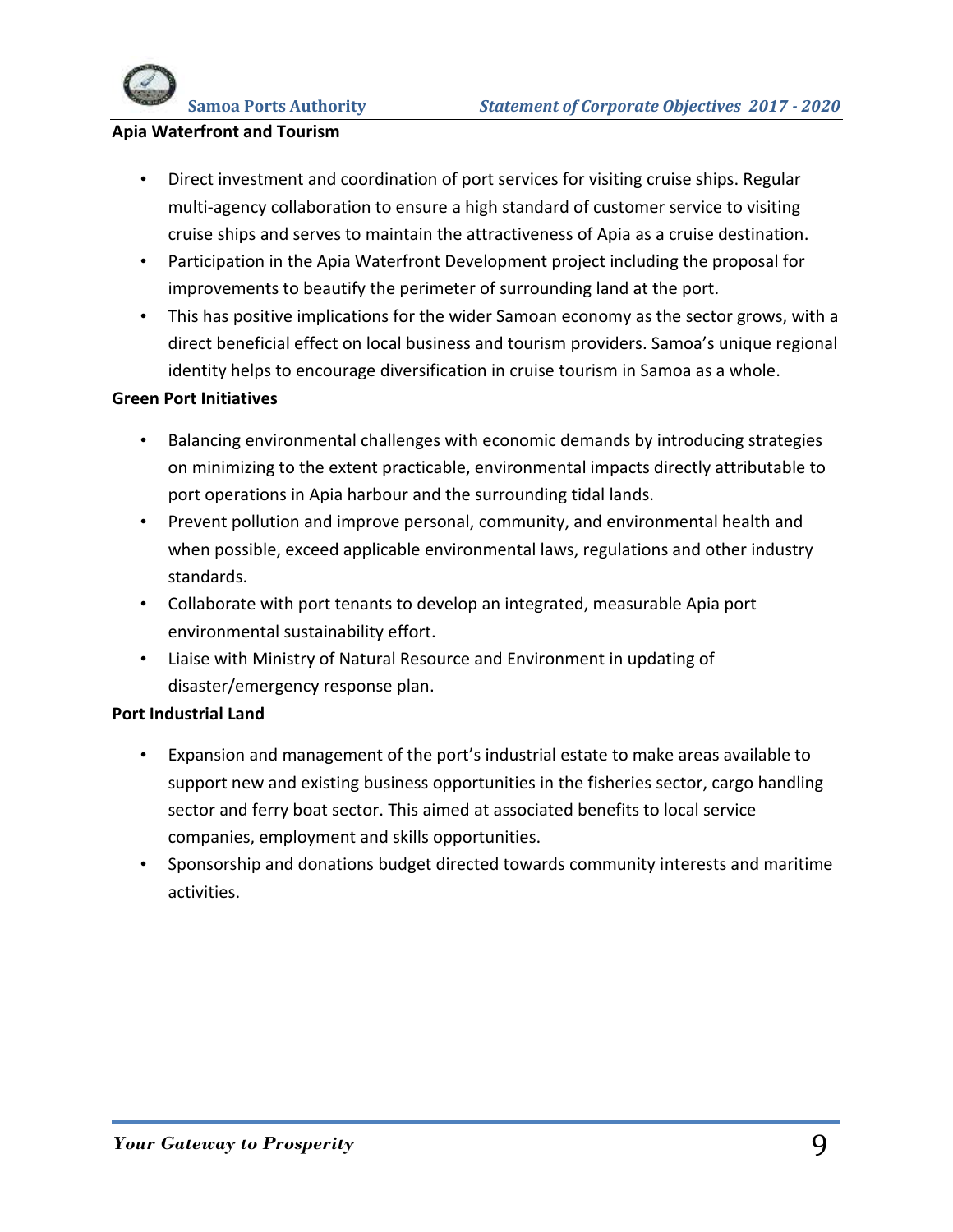

# **DIVIDEND FORECAST**

Dividend forecast to be payable to Government at the end of each Financial year for the Planning period:

# *12.1 Financial Position as at 30th June*

|                                                | 2015            | 2016          | 2017          | 2018         | 2019         | 2020          |
|------------------------------------------------|-----------------|---------------|---------------|--------------|--------------|---------------|
| <b>Assets</b>                                  | s.              | s             | \$            | \$           | S.           | s             |
| <b>Current Assets</b>                          |                 |               |               |              |              |               |
| Cash and cash<br>equivalents                   | 2,281,064       | 3,229,299     | 3,390,764     | 3,560,302    | 3,738,317    | 3,925,233     |
| Trade and other<br>receivables                 | 1,722,472       | 2,409,633     | 2,992,358     | 1,725,557    | 1,846,692    | 1,973,185     |
| Income tax refund                              | 446,878         |               |               |              |              |               |
| Fixed term deposit                             | $\circ$         | 3,500,000     | 3,500,000     | 3,500,000    | 3,500,000    | 3,500,000     |
| <b>Total Current Assets</b>                    | 4,450,414       | 9,138,932     | 9,883,122     | 8,785,859    | 9,085,009    | 9,398,418     |
| <b>Non-Current Assets</b>                      |                 |               |               |              |              |               |
| Property, plant and<br>equipment               | 200,824,334     | 197,440,150   | 195,737,713   | 191,319,362  | 187,433,336  | 184, 132, 331 |
| <b>Total Non-Current</b><br>Assets             | 200,824,334     | 197,440,150   | 195,737,713   | 191,319,362  | 187,433,336  | 184, 132, 331 |
| <b>TOTAL ASSETS</b>                            | 205,274,748     | 206,579,082   | 205,620,835   | 200,105,221  | 196,518,345  | 193,530,749   |
| <b>EQUITY &amp; LIABILITIES</b>                |                 |               |               |              |              |               |
| <b>Capital and Retained</b><br><b>Earnings</b> |                 |               |               |              |              |               |
| Capital - Capital Other                        | 35,570,307      | 35,570,307    | 35,570,307    | 35,570,307   | 35,570,307   | 35,570,307    |
| Land revaluation                               | 106,803,002     | 106,803,002   | 106,803,002   | 106,803,002  | 106,803,002  | 106,803,002   |
| Reserves                                       | 15,750          | 15,750        | 15,750        | 15,750       | 15,750       | 15,750        |
| Retained earnings                              | $-14, 117, 146$ | $-11,645,198$ | $-10,401,822$ | $-8,907,796$ | $-7,624,378$ | $-5,526,722$  |
| <b>Total Equity</b>                            | 128,271,913     | 130,743,861   | 131,987,237   | 133,481,263  | 134,764,681  | 136,862,337   |
| <b>Current Liabilities</b>                     |                 |               |               |              |              |               |
| Trade and other<br>payables                    | 287,088         | 292,830       | 298,686       | 304,660      | 310,753      | 316,968       |
| Provision for<br>employees benefit             | 241,754         | 202,226       | 212,337       | 222,954      | 234,102      | 245,807       |
| Other provisions                               | 74,854          | 153,615       | 161,296       | 169,361      | 177,829      | 186,720       |
| Term loans - current<br>portion                | 1,157,955       | 518,482       | 4,380,029     | 3,205,873    | 3,429,091    | 3,667,851     |
| Deferred revenue<br>current portion            | 1,851,515       | 1,851,515     | 1,851,515     | 1,851,515    | 1,851,515    | 1,851,515     |
| Retension                                      | 70,469          | 46,246        | 41,621        | 37,459       | 33,713       | 30,342        |
| Witholding tax                                 | 5,993           | 12,259        | 6,130         | 3,065        | 1,532        | 766           |
| VAGST payable                                  | 2,739,292       | 2,182,553     | 2,291,680     | 2,406,264    | 2,526,578    | 2,652,906     |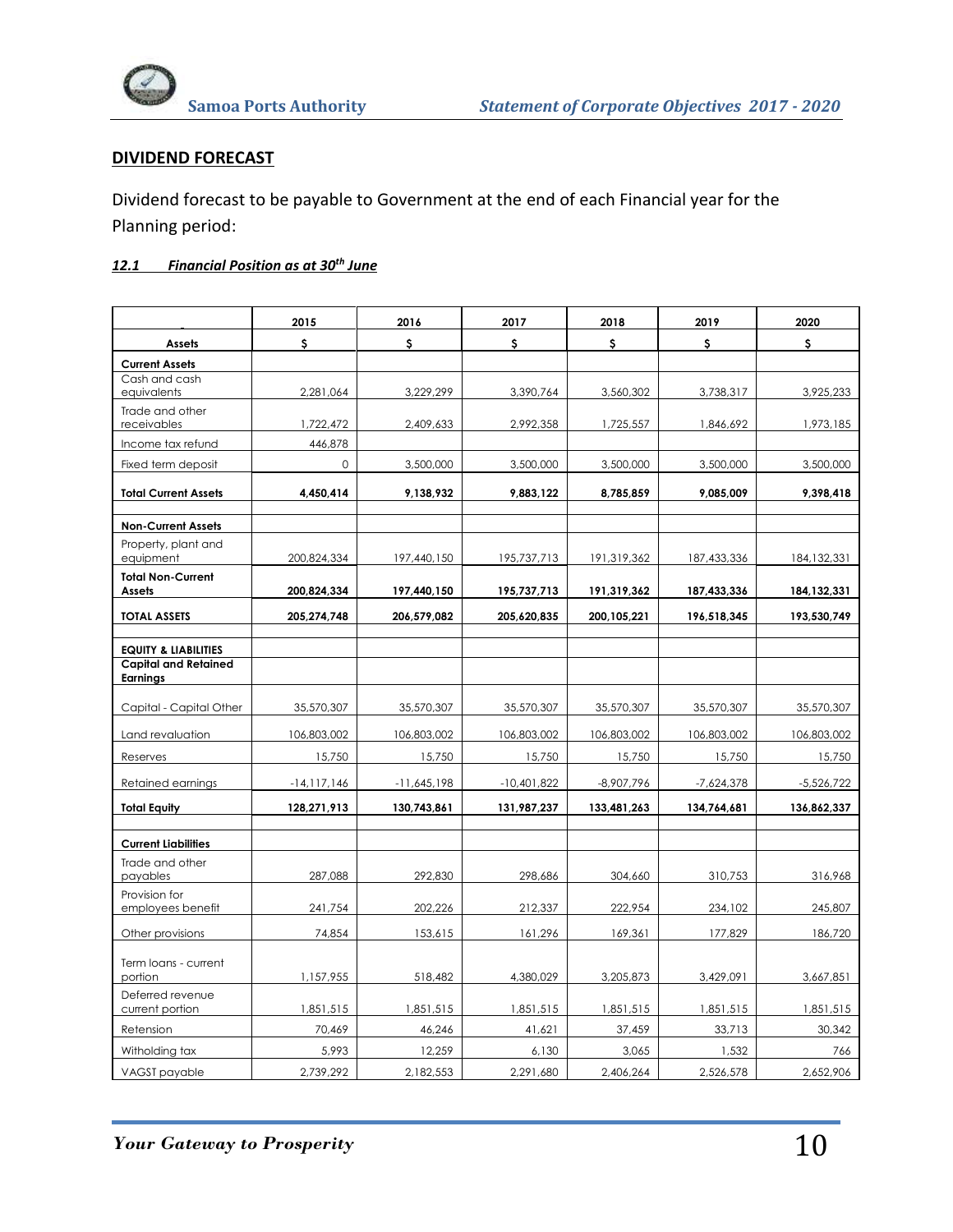# **Samoa Ports Authority** *Statement of Corporate Objectives 2017 - 2020*

| <b>Total Current Liabilities</b>               | 6,428,920   | 5,259,725   | 9,243,294   | 8,201,151   | 8,561,113   | 8,952,876   |
|------------------------------------------------|-------------|-------------|-------------|-------------|-------------|-------------|
| <b>Non-current liabilities</b>                 |             |             |             |             |             |             |
| Term loans - non<br>current portion            | 14,682,844  | 14,682,844  | 10,302,815  | 7,096,942   | 3,667,851   |             |
| Deferred income                                | 54,934,612  | 54,936,193  | 53,131,029  | 51,325,865  | 49,520,701  | 47,715,537  |
| Long term creditors                            | 956,460     | 956,460     | 956,460     |             |             |             |
| <b>Total Non-Current</b><br><b>Liabilities</b> | 70,573,916  | 70,575,497  | 64,390,304  | 58,422,807  | 53,188,552  | 47,715,537  |
|                                                |             |             |             |             | 61,753,664  |             |
| <b>Total Liabilities</b>                       | 77,002,836  | 75,835,222  | 73,633,598  | 66,623,957  |             | 56,668,412  |
| <b>TOTAL EQUITY &amp;</b>                      |             |             |             |             | 196,518,345 |             |
| <b>LIABILITIES</b>                             | 205,274,749 | 206,579,082 | 205,620,825 | 200.105.221 |             | 193,530,749 |

#### *12.2 Financial Performance Statements for the Year Ended 30th June*

|                                                                                                                                               | 2015       | 2016       | 2017       | 2018       | 2019       | 2020       |
|-----------------------------------------------------------------------------------------------------------------------------------------------|------------|------------|------------|------------|------------|------------|
| <b>Revenues</b>                                                                                                                               | \$         | \$         | \$         | \$         | \$         | \$         |
| Deferred revenue/amortised income                                                                                                             | 1,849,934  | 1,788,421  | 1,726,908  | 1,665,395  | 1,603,882  | 1,542,369  |
| Recoveries overtime and others                                                                                                                | 2,222,882  | 2,245,111  | 2,290,013  | 2,335,812  | 2,219,021  | 2,329,972  |
| Rental income                                                                                                                                 | 415,050    | 419,201    | 440,161    | 462,169    | 439,060    | 461,013    |
| Interest income                                                                                                                               | 14,756     | 30,595     | 70,108     | 70,284     | 70,495     | 70,741     |
| Income from operations<br>International wharf - \$9,357,951.00<br>Fishing Vessels - \$ 11,585.00                                              | 9,369,536  | 8,747,387  | 9,414,215  | 10,489,166 | 11,339,045 | 12,062,641 |
| Apia Marina                                                                                                                                   | 62,540     | 27,600     | 27,600     | 27,600     | 27,600     | 27,600     |
| Others<br>Advise Fees \$26,459<br>$\bullet$<br>Devanning<br>\$2,412<br>٠<br>Doubtful Debts \$400<br>$\bullet$<br>Other\$244,004.<br>$\bullet$ | 273,275    | 276,008    | 363,370    | 399,707    | 391,713    | 399,547    |
| Gain on sale of fixed assets                                                                                                                  | $\Omega$   | 32,000     | 60,000     |            |            |            |
| <b>Total revenues</b>                                                                                                                         | 14,207,973 | 13,566,322 | 14,392,375 | 15,450,132 | 16,090,816 | 16,893,883 |
| <b>Expenditures</b>                                                                                                                           |            |            |            |            |            |            |
| Audit fees                                                                                                                                    | 52,000     | 58,650     | 57,000     | 58,650     | 58,650     | 58,650     |
| Depreciation                                                                                                                                  | 3,922,637  | 3,384,096  | 3,326,139  | 3,392,663  | 3,460,515  | 3,529,725  |
| Salaries and wages                                                                                                                            | 3,554,945  | 2,294,560  | 3,748,912  | 3,936,358  | 4,133,176  | 4,339,835  |
| Employees benefit                                                                                                                             | 146,373    | 228,396    | 312,044    | 397,342    | 484,316    | 572,989    |